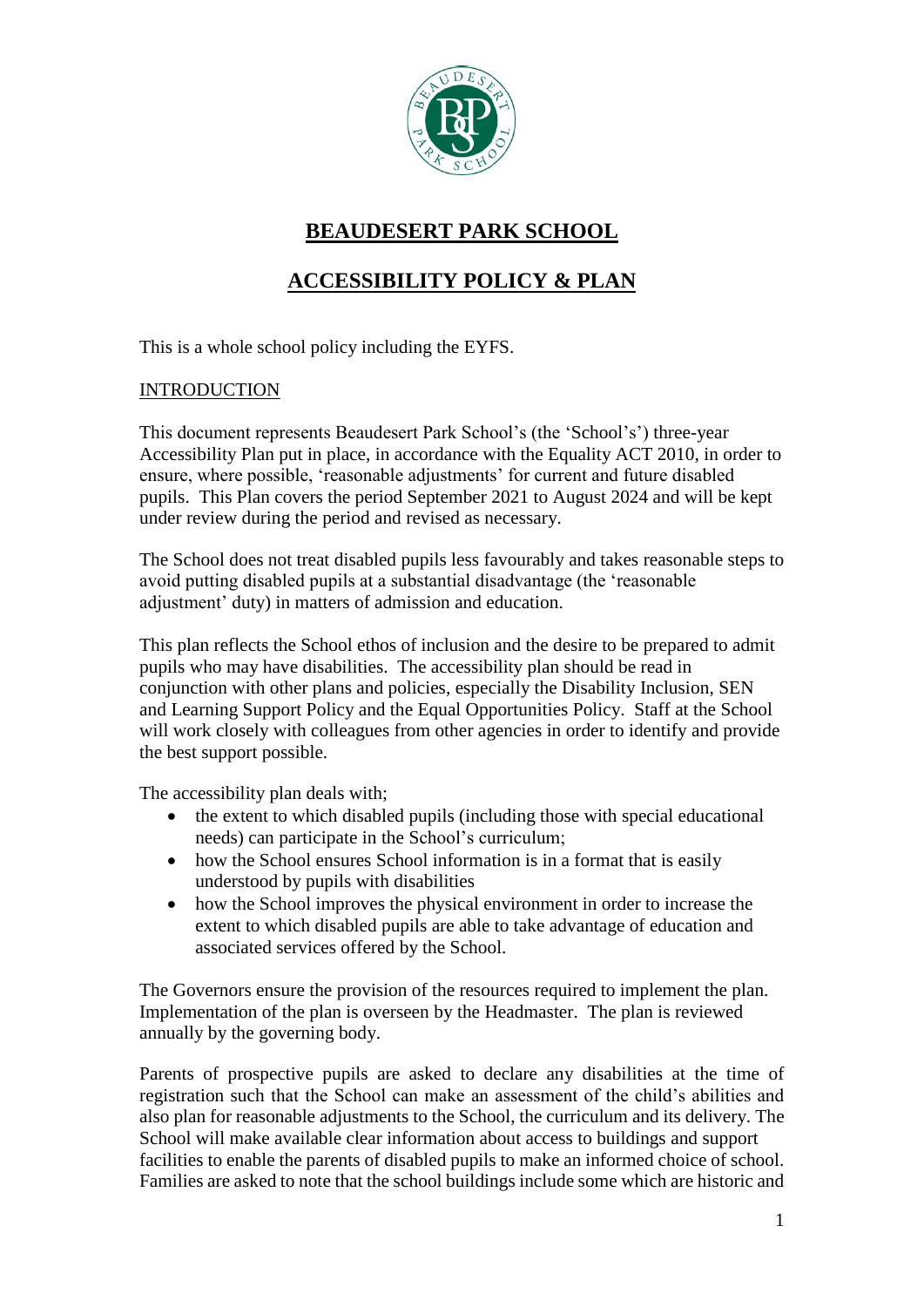others which have narrow stairways which may present problems to anyone with a physical disability.

No pupil will be refused a place at the School on the grounds of disability alone before an opportunity has been provided for full consideration of the specific support or facilities required, in consultation with the Headmaster, the Senior Management Team, the Special Educational Needs Co-ordinator and others whose expertise may be required for the specific situation.

### INCREASE EXTENT TO WHICH DISABLED PUPILS CAN PARTICIPATE IN THE CURRICULUM

The School will take appropriate steps to ensure that lessons are organised in ways that offer the best possible opportunities for full participation by disabled pupils.

The School will identify designated members of staff with whom disabled pupils and their parents may discuss the specific requirements of their intended curriculum, in advance, to ensure that learning support and other needs are identified and made known to relevant staff. This mechanism will also be used to enable pupils and their parents to discuss any emerging needs and identify appropriate possible courses of action to address those needs. Designated members of staff will receive appropriate training.

Appropriate modes of examination and assessment will be determined after consultation with the pupil and their parents, relevant academic staff, the Special Educational Needs Co-ordinator and others, as necessary. The purpose of any special arrangements shall be to compensate for any restriction imposed by the disability without compromising academic standards.

The School will take all appropriate steps to ensure that a pupil who becomes disabled during their career at the school has every opportunity to remain at the school through the provision of the same level of adaptation and support as a comparable pupil who is disabled at the start of their school career.

The School will aim to ensure that disabled pupils have equal access to all pupil facilities.

## IMPROVE DELIVERY OF INFORMATION TO DISABLED PUPILS

The School considers periodically how the delivery of information to pupils and, in particular, disabled pupils could be improved. The School is equipped with a number of interactive whiteboards which can be formatted to optimise the presentation of information to disabled pupils if needs arise. Furthermore, if the need arose the School would consider procuring large print, Braille, aural enhancement devices or audiotape resources to help improve the delivery of the curriculum to pupils with disabilities in these areas. The School has multiple tablet computers to improve the delivery of the curriculum to pupils with dyspraxia. Alternatively, pupils may, on agreement, use their own devices under the supervision of the School's IT Support department.

### IMPROVE PHYSICAL ENVIRONMENT

The School estate, by the nature of its topography, is not the most accessible of sites and indeed movement between the buildings across the different levels does present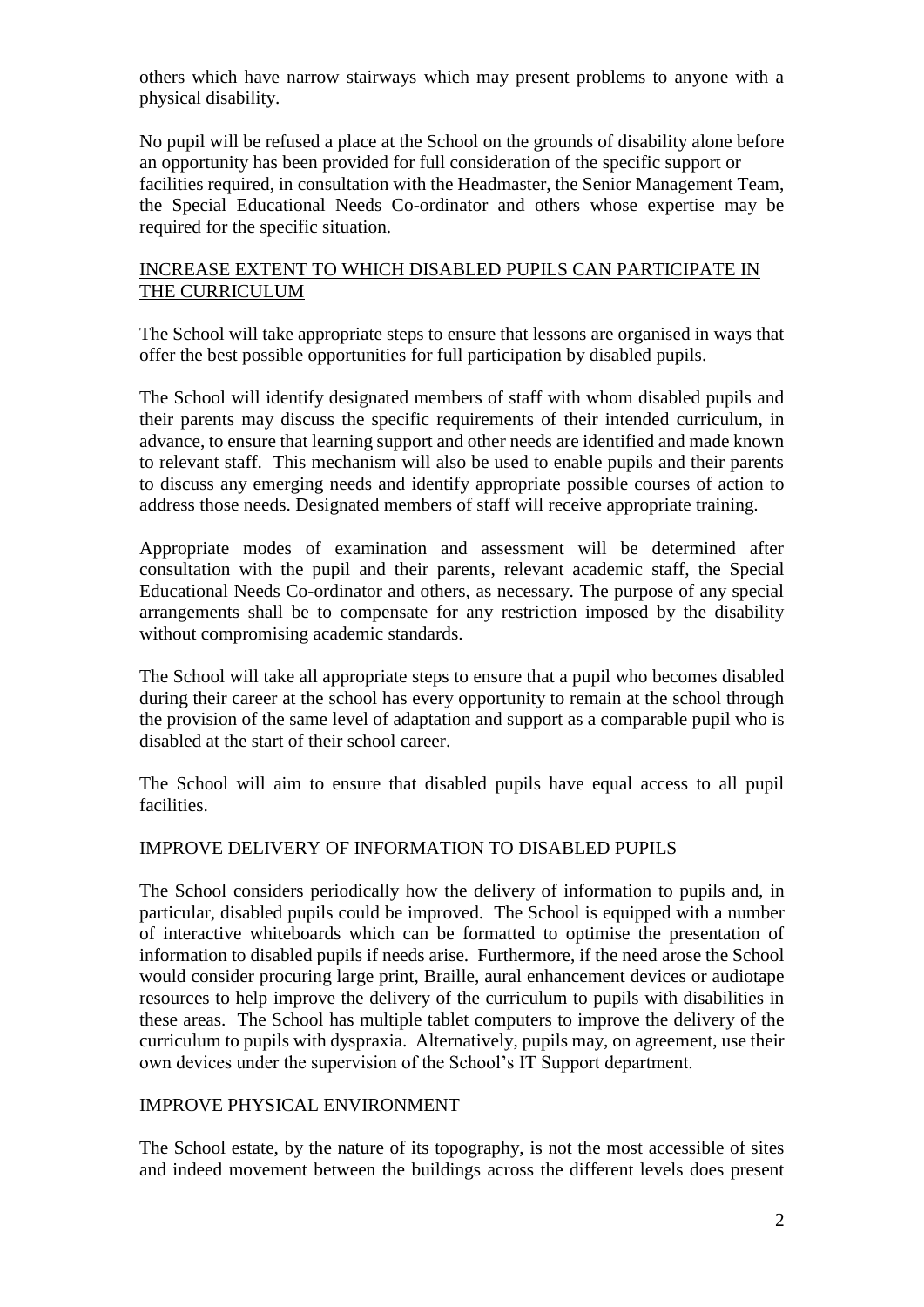problems to anyone with a physical disability. However, recent new building and modernisation programmes have taken due recognition of the requirement to improve physical access across the site, particularly regarding disabled access. Any future building programmes will continue to reflect improving physical accessibility as a standing requirement.

An accessibility assessment of all the school buildings is undertaken annually, the results of the most recent of which are detailed at Annex A, which also includes both short-term and long-term measures to improve physical accessibility. However, to date the School has had very few disabled pupils; if there should be a significant change to this the School would need to consider undertaking a remedial works programme to further improve physical accessibility as noted in the Annex. Many of the restrictions could be overcome by relocating subject lessons, with no reliance on specialised teaching equipment, from inaccessible classrooms to those appropriate for accessibility.

The School will ensure that all pupils, including pupils with special educational needs and disabilities, are familiar with emergency evacuation procedures and all other Health and Safety issues within the School that affect them.

### ADOPTION OF ACCESSIBILITY PLAN

This Accessibility Plan has been discussed and accepted by the School's Management Team, Health & Safety representatives, and Heads of Department. The School staff realise that improvement of the School's educational and physical resources may be required in the future to facilitate the delivery of the curriculum to current and potential pupils; any such improvements should be identified to the undersigned.

This policy can be made available in large print or other accessible format if required.

Annex A: Accessibility Assessment of Beaudesert Park School.

| <b>Authorised by</b>                       |                                                                    |  |  |  |  |  |
|--------------------------------------------|--------------------------------------------------------------------|--|--|--|--|--|
|                                            | T Ahearne                                                          |  |  |  |  |  |
|                                            | <b>Chair of Finance &amp; General Purposes</b><br><b>Committee</b> |  |  |  |  |  |
| <b>Date</b> $23^{rd}$ November 2021        |                                                                    |  |  |  |  |  |
| <b>Approved by</b>                         |                                                                    |  |  |  |  |  |
|                                            | M Pyper                                                            |  |  |  |  |  |
|                                            | <b>Chair of Governors</b>                                          |  |  |  |  |  |
| <b>Date</b> $23^{\text{rd}}$ November 2021 |                                                                    |  |  |  |  |  |
| <b>Last Reviewed</b>                       | November 2020                                                      |  |  |  |  |  |
| <b>Next Review</b>                         | November 2022                                                      |  |  |  |  |  |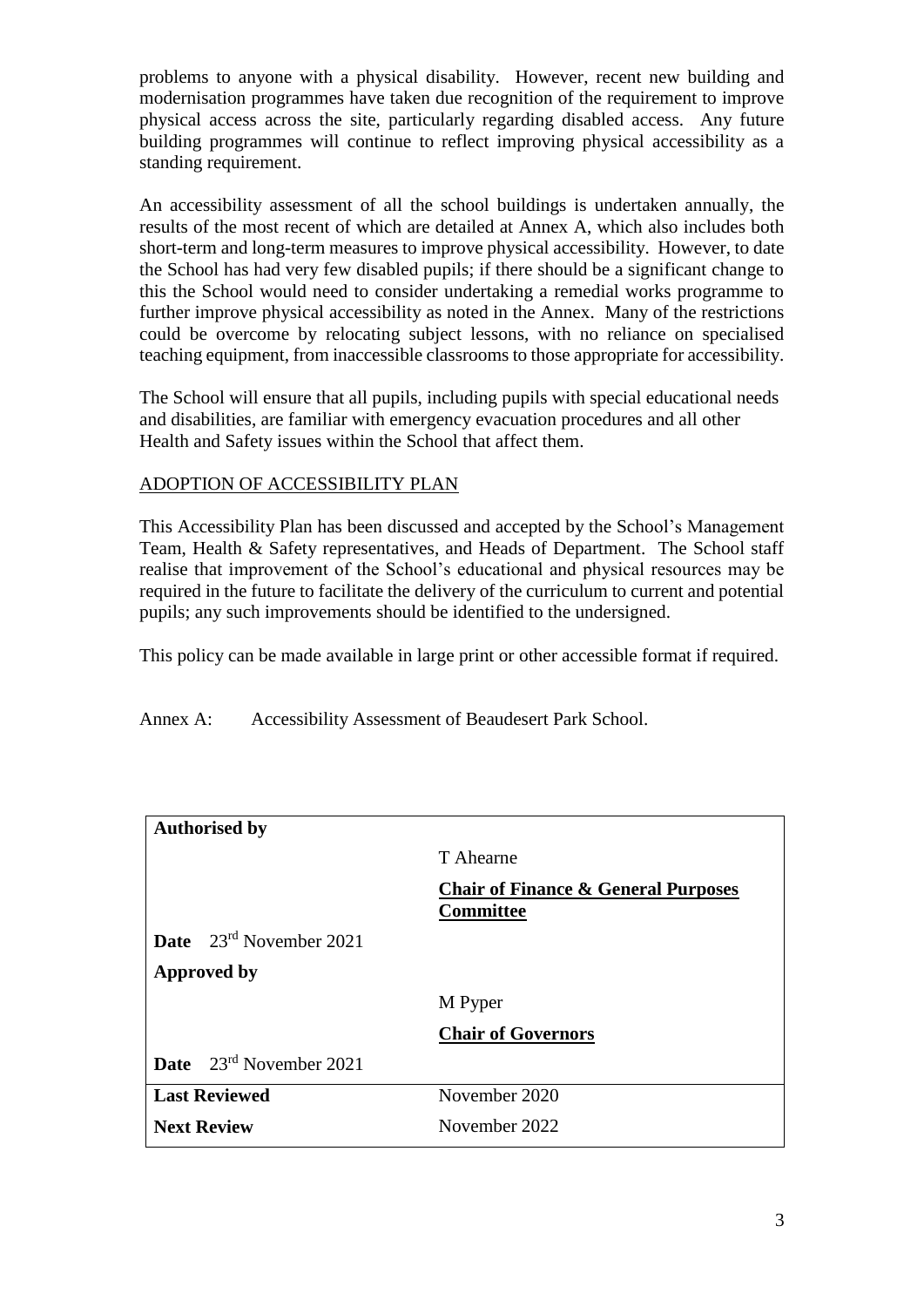## ANNEX A – ACCESSIBILITY ASSESSMENT OF BEAUDESERT PARK SCHOOL.

|  |  | <b>Assessed by: T Scrivener, Finance Director &amp; A Hale, Estates Manager</b> |  |  |
|--|--|---------------------------------------------------------------------------------|--|--|
|--|--|---------------------------------------------------------------------------------|--|--|

Date assessed: September 2021

| Ser No | <u>Area</u>          | <b>Assessment (findings)</b>   | <b>Short Term Measures to Improve</b><br><b>Accessibility</b> | <b>Further Potential Measures to Improve</b><br><b>Accessibility if Required</b> |
|--------|----------------------|--------------------------------|---------------------------------------------------------------|----------------------------------------------------------------------------------|
|        |                      |                                |                                                               |                                                                                  |
|        | Qube classroom block | Access to the Qube             | These classrooms are used both as                             | If demand were sufficient, further landscaping                                   |
|        |                      | classroom block is via a       | form rooms and general subjects'                              | could be undertaken to provide better path                                       |
|        |                      | level path and small ramp to   | classrooms. Short-term measures                               | surfaces leading to the classrooms.                                              |
|        |                      | enable access to two of the    | would allocate disabled pupils to                             |                                                                                  |
|        |                      | four classrooms within the     | form rooms closer to the core of the                          |                                                                                  |
|        |                      | block. These classrooms are,   | School, if or when necessary.                                 |                                                                                  |
|        |                      | however, somewhat remote       |                                                               |                                                                                  |
|        |                      | from the rest of the School.   |                                                               |                                                                                  |
|        |                      | Disabled toilet facilities are |                                                               |                                                                                  |
|        |                      | available in the block.        |                                                               |                                                                                  |
| 2      | Swimming Pool & Gym  | Disabled Access is available   | None required. Lifting device to                              | None required.                                                                   |
|        |                      | to the gym and on to the       | improve swimming pool entry should                            |                                                                                  |
|        |                      | swimming pool through the      | be considered if and when required.                           |                                                                                  |
|        |                      | entrance doors at the western  |                                                               |                                                                                  |
|        |                      | end of the Year 3/4            |                                                               |                                                                                  |
|        |                      | classroom block; this in turn  |                                                               |                                                                                  |
|        |                      | has good disabled access       |                                                               |                                                                                  |
|        |                      | from all parts of the school   |                                                               |                                                                                  |
|        |                      | via footpaths.                 |                                                               |                                                                                  |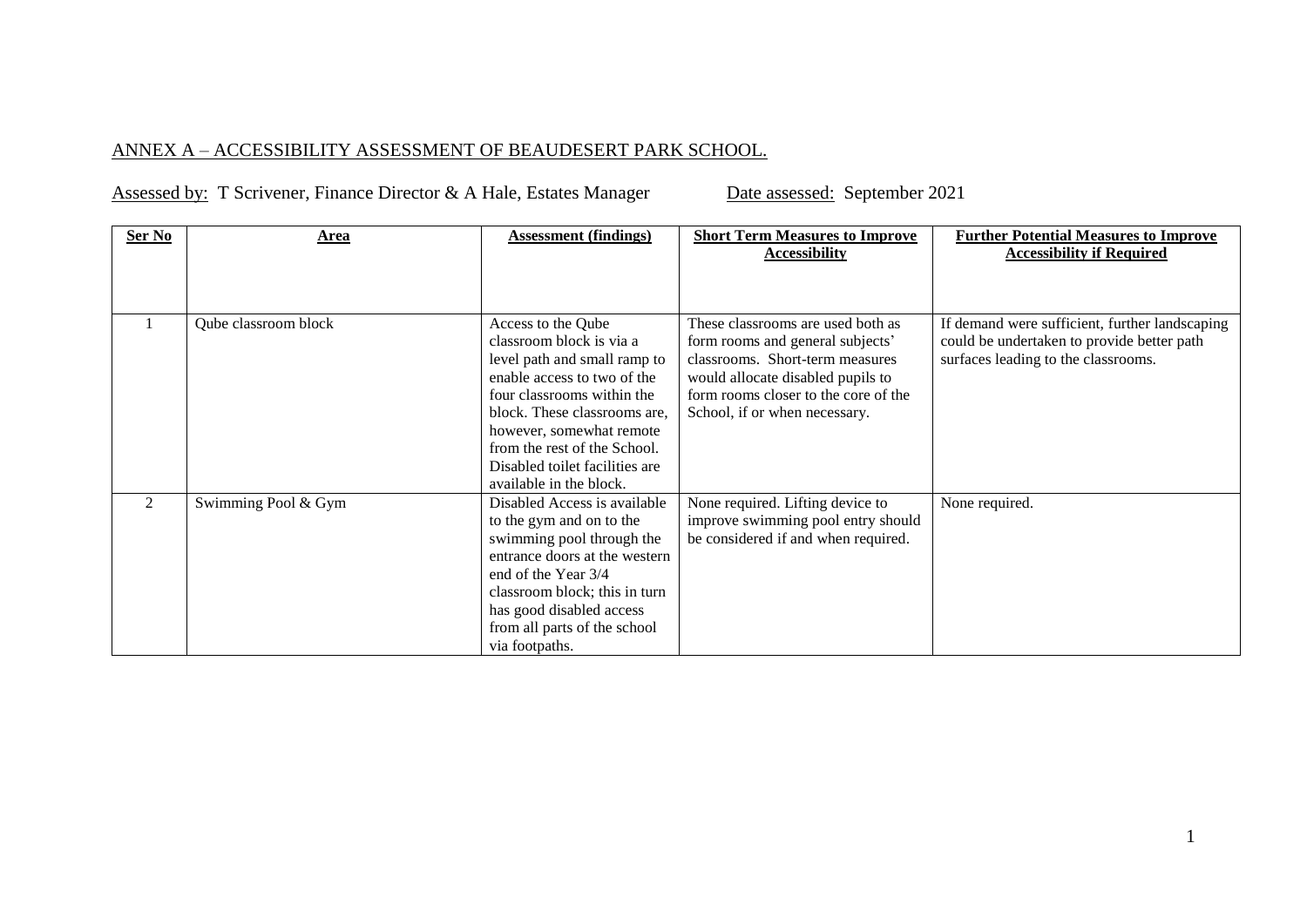| $\overline{3}$ | Changing Rooms with associated shower<br>and toilet facilities | Disabled access is available<br>to the male changing rooms<br>from the gym, see 2 above,<br>and the indoor swimming<br>pool. Access to the first floor<br>female pupil and staff<br>changing rooms is via<br>internal or external<br>staircases and is very poor.<br>There is a stand-alone<br>disabled toilet and shower<br>room adjacent to the male<br>changing rooms that could<br>be used for male or female<br>disabled pupils. | Alternative female changing room<br>and shower facilities are available in<br>the old ground floor swimming pool<br>changing rooms, which would<br>present level access from the gym.<br>Additional staff requirement to<br>supervise changing would be required<br>which would be considered as and<br>when the need arose. Nearby<br>disabled toilet facilities, which could<br>be designated for female use only, are<br>available at ground floor level at the<br>far side of the gym. | If the demand arose in the future, an internal<br>stair lift could be fitted to carry females up to<br>the first floor level.                                                                                                                                                          |
|----------------|----------------------------------------------------------------|---------------------------------------------------------------------------------------------------------------------------------------------------------------------------------------------------------------------------------------------------------------------------------------------------------------------------------------------------------------------------------------------------------------------------------------|--------------------------------------------------------------------------------------------------------------------------------------------------------------------------------------------------------------------------------------------------------------------------------------------------------------------------------------------------------------------------------------------------------------------------------------------------------------------------------------------|----------------------------------------------------------------------------------------------------------------------------------------------------------------------------------------------------------------------------------------------------------------------------------------|
| $\overline{4}$ | Year 3 & 4 Classroom Block & IT Suites                         | Access to Year 4 classrooms<br>on the ground floor is good.<br>Access to the Year 3<br>classrooms on the first floor<br>and IT Suites would need to<br>be improved if the demand<br>was sufficient.                                                                                                                                                                                                                                   | Short-term measures would allocate<br>disabled pupils to lower floor<br>classrooms, and IT lessons could be<br>reallocated to the IT Suite in the<br>Design & Technology Studio, see Ser<br>No 9, or provided elsewhere using<br>laptops                                                                                                                                                                                                                                                   | If demand were sufficient, an internal stair lift<br>could be fitted to the stairs by the Year 3/4<br>Classroom Block main entrance.                                                                                                                                                   |
| 5              | Library                                                        | Access to the Library on the<br>second floor would need to<br>be improved if the demand<br>was sufficient.                                                                                                                                                                                                                                                                                                                            | Librarian could assist pupils with the<br>selection of books from the Library.<br>Some books could also be kept in<br>bookshelves in the first floor lobby<br>area for easier access.                                                                                                                                                                                                                                                                                                      | If demand were sufficient, an internal stair lift<br>could be fitted to the Library stairs; this would<br>also need the longer-term measure identified<br>at Ser No 4 to be completed. Within the<br>Library itself, ramps could be fitted to allow<br>access to the different levels. |
| 6              | Learning Support                                               | Access to the Learning<br>Support area is difficult<br>being via staircases only.                                                                                                                                                                                                                                                                                                                                                     | Short-term measures would allocate<br>disabled pupils to more accessible<br>locations for their lessons such as the<br>small meeting room by the language<br>classrooms.                                                                                                                                                                                                                                                                                                                   | If demand were sufficient it would be<br>necessary to relocate Learning Support to a<br>more accessible part of the School buildings.                                                                                                                                                  |
| $\tau$         | Pre-Prep Classrooms & Hall                                     | Access to Pre-Prep is good<br>at ground level, but difficult<br>at first floor level being via a<br>staircase only.                                                                                                                                                                                                                                                                                                                   | Short-term measures would allocate<br>disabled pupils and their classes to<br>ground floor classrooms if the need<br>arose.                                                                                                                                                                                                                                                                                                                                                                | If demand were sufficient, an internal stair lift<br>could be fitted to the Pre-prep stairs                                                                                                                                                                                            |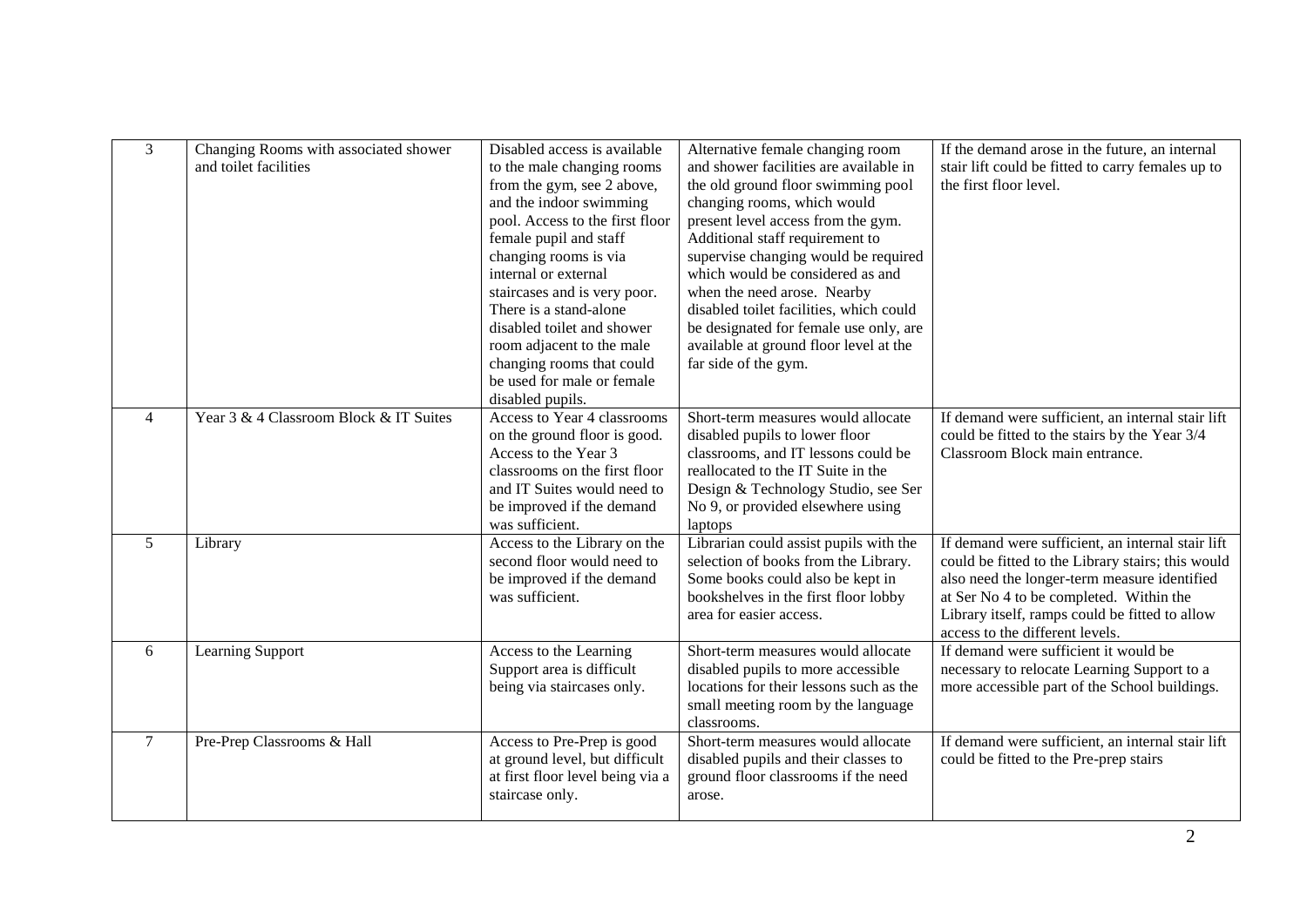| 8  | Science Block                                       | Access to both floors of the<br>Science block is possible,<br>via the gym fire doors if first<br>floor access is required.                                                                                   | None required.                                                                                                                                     | None required.                                                                                                                                                                                                                                                                                                                                                                                                                                                  |
|----|-----------------------------------------------------|--------------------------------------------------------------------------------------------------------------------------------------------------------------------------------------------------------------|----------------------------------------------------------------------------------------------------------------------------------------------------|-----------------------------------------------------------------------------------------------------------------------------------------------------------------------------------------------------------------------------------------------------------------------------------------------------------------------------------------------------------------------------------------------------------------------------------------------------------------|
| 9  | Art Studio                                          | Access to the first floor Art<br>Studio is very problematic<br>for any child with a physical<br>disability.                                                                                                  | None identified that would improve<br>access; as a non-core subject<br>consideration would need to be given<br>to missing lessons in this subject. | The only way to improve access to the Art<br>Studio would be for an external stair lift to be<br>fitted from the first floor external door of the<br>Year 3/4 Classroom Block; this would also<br>need the longer-term measure identified at Ser<br>No 4 to be completed.                                                                                                                                                                                       |
| 10 | Design & Technology Studio                          | Access to Design &<br>Technology Studio is good;<br>assistance by teaching staff<br>with provision of tooling<br>would be required.                                                                          | None required                                                                                                                                      | None required.                                                                                                                                                                                                                                                                                                                                                                                                                                                  |
| 11 | Office Accommodation in Highlands (Main<br>House)   | The offices are located on<br>the ground floor. Access<br>ramps are available to<br>facilitate wheelchair access<br>through the main entrance.                                                               | None required.                                                                                                                                     | None required.                                                                                                                                                                                                                                                                                                                                                                                                                                                  |
| 12 | Boarding Accommodation in Highlands<br>(Main House) | The boarding<br>accommodation, including<br>dormitories and washroom<br>facilities, in Highlands is<br>based on the first and second<br>floors and is inaccessible to<br>pupils with physical<br>disability. | None identified.                                                                                                                                   | The access to the first and second floor could<br>only be achieved by the installation of a lift.<br>Planning and building regulation approval is<br>unlikely to be granted for such a proposal in a<br>Grade 2 Listed Building. Furthermore, space<br>considerations and high cost for the lift, would<br>mean that this is not a reasonable/feasible<br>adjustment. Therefore, boarding could not<br>effectively be offered to physically disabled<br>pupils. |
| 13 | Attic spaces.                                       | Pupils do not require access<br>to attics.                                                                                                                                                                   | None required.                                                                                                                                     | None required.                                                                                                                                                                                                                                                                                                                                                                                                                                                  |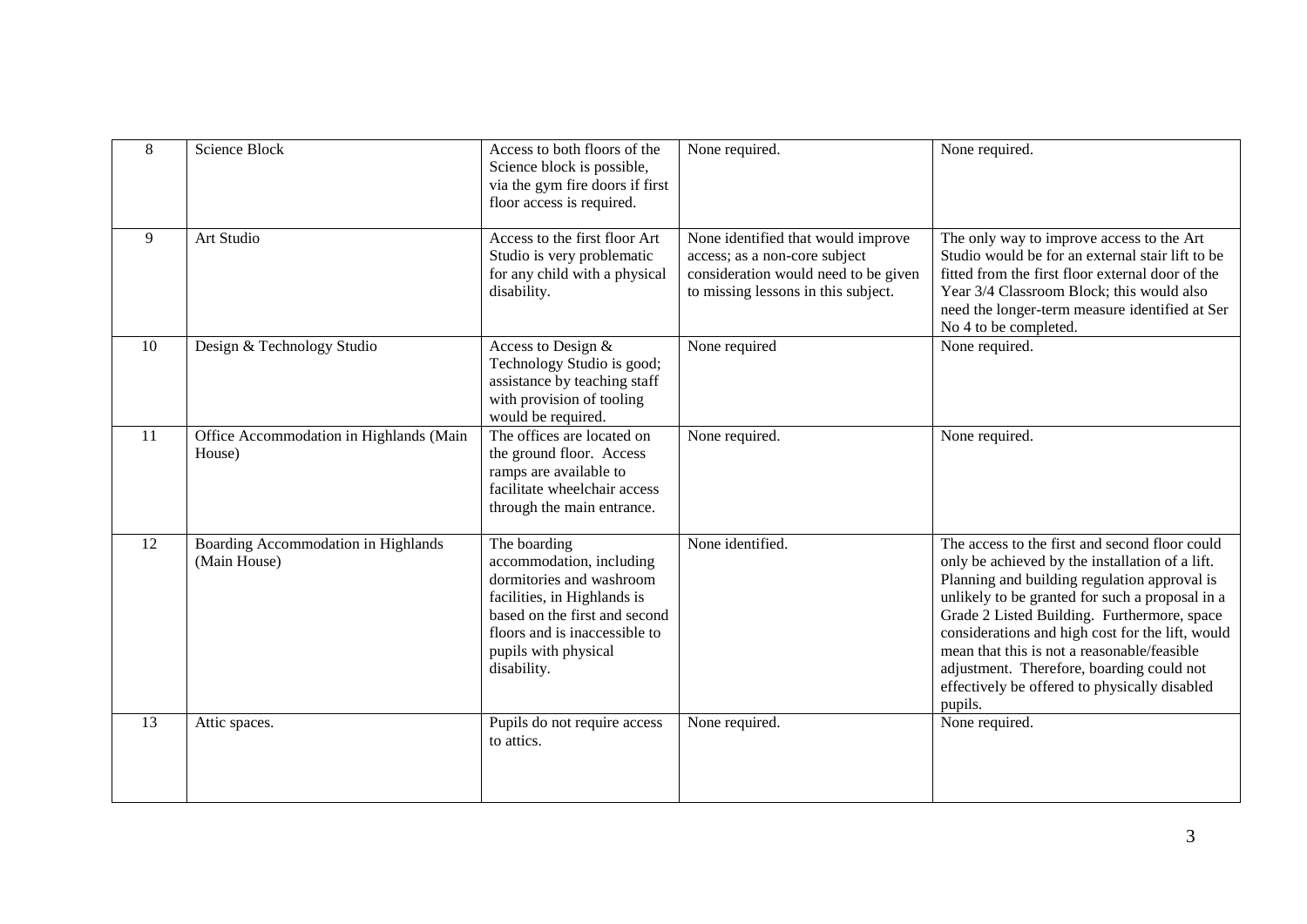| 14 | Kitchens                           | Pupils do not require access<br>to the kitchen.                                                                                                                                | None required.                                                                           | None required.                                                                                                                                            |
|----|------------------------------------|--------------------------------------------------------------------------------------------------------------------------------------------------------------------------------|------------------------------------------------------------------------------------------|-----------------------------------------------------------------------------------------------------------------------------------------------------------|
| 15 | Dining Room                        | Access to the Dining Room<br>is available from the Kitchen<br>Yard via the ramped access<br>in the kitchen corridor.                                                           | None required.                                                                           | Consideration should be given to the addition<br>of a stair-lift from the lower floor of the Year<br>3/4 Classroom Block if the demand was<br>sufficient. |
| 16 | Pottery                            | Access to the Pottery is<br>available from the Kitchen<br>Yard Entrance.                                                                                                       | None required                                                                            | None required                                                                                                                                             |
| 17 | Playing Fields and Sports Pavilion | The School's Playing Fields<br>are flat and the pavilion is<br>single story with disabled<br>access.                                                                           | Transport to the playing fields is<br>available by minibus or School car if<br>required. | None required                                                                                                                                             |
| 18 | Astro and tennis courts            | Both the astro and tennis<br>courts are accessed via a<br>smooth path from the level<br>above. However, access<br>from the main school to the<br>courts is via a stepped path. | Transport to the courts is available by<br>School car if required.                       | None required                                                                                                                                             |
| 19 | Stable Yard                        | Pupils do not require access<br>to the Stable Yard.                                                                                                                            | None required.                                                                           | None required.                                                                                                                                            |